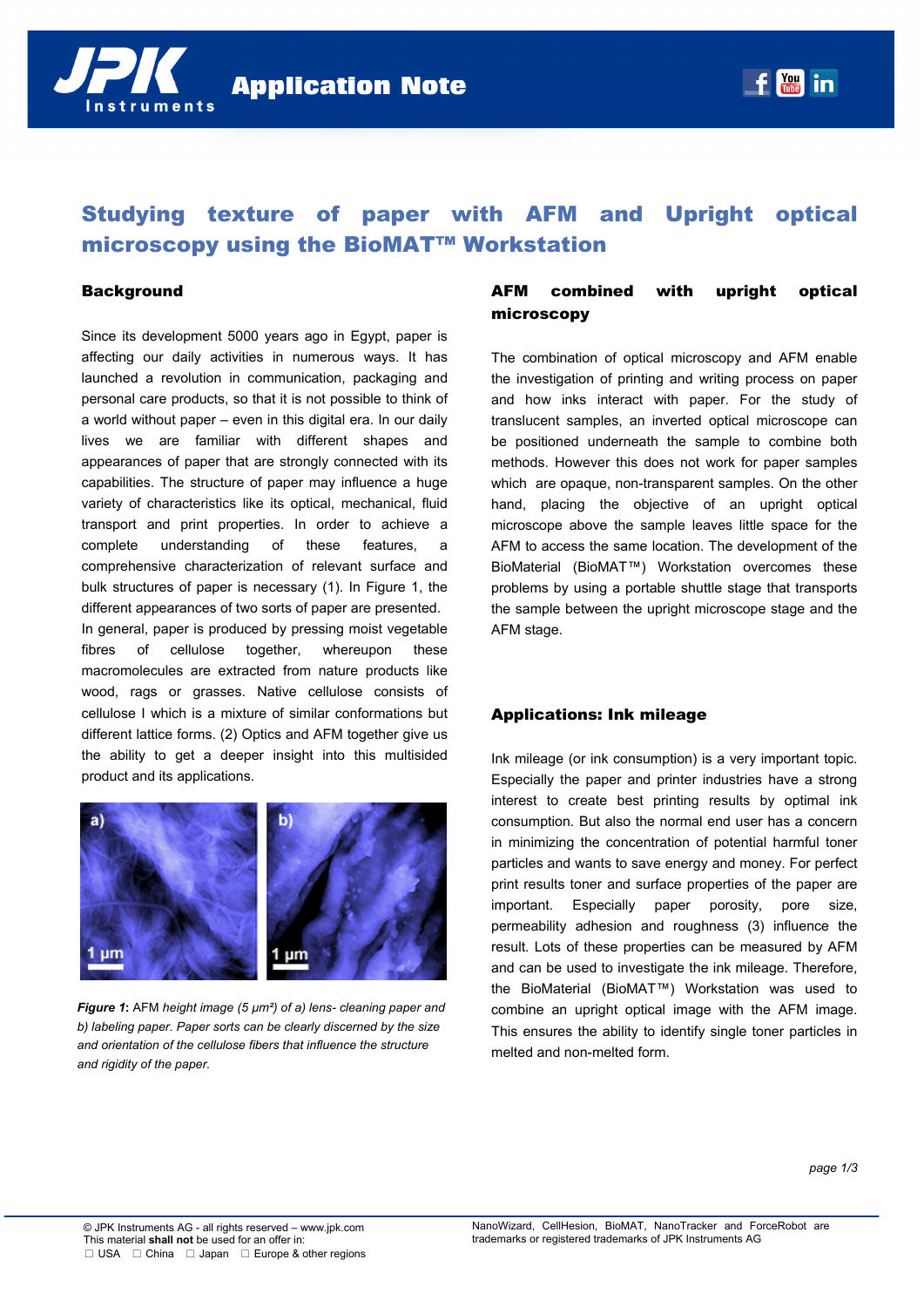



*Figure 2: (a) Brightfield upright optical image (40x; Zeiss Axio-Imager)* of a printed region on laser printer paper. All colors can *be identified and co-localized with the AFM scans. The selected area was imaged by using the JPK NanoWizard® AFM and BioMATTM Workstation. (b) Corresponding AFM height-scan shows the structure of the paper with intact magenta and yellow toner particles.* 

In Figure 2, the brightfield optical image and the corresponding AFM height image are shown. The combination of CMYK (Cyan, Magenta, Yellow, Black) particles allows the printing of all colors). Brightfield optical image shows intact particles and areas of molten particles. The coloured toner particle can be clearly identified in the AFM height image. Furthermore, the structural differences between the ink material and the paper surface can be distinguished from each other (cf. Figure 3).



*Figure 3: (a) Overlay of 3D topography and brightfield optical image. The optical image is used as a texture. DirectOverlay™ encloses perfect integration of optical and AFM data.* 

The paper structure (Figure 3b) shows significant differences in topography and roughness in comparison to the surface of the toner particle (Figure 3c). Due to the perfect integration of optical and AFM data, the different areas can be identified in the overlay of 3D topography and brightfield optical image. Also melted and non-melted particle can be identified and assign to their colour.

 $\boxed{\frac{You}{fmln}}$ 

in



*Figure 4: (a) 3D topography (12,5 µm) of one selected toner particle.* (b) *Corresponding cross-section shows the height and width of the toner particle to identify the volume of one toner particle.* 

Printers always aim to achieve a desired print quality with little consumption of printing ink. The ink mileage as a measure for the printing ink can be investigated easily by determining the volume of different ink particles. In Figure 4, results of such an investigation are presented, in particular the 3D topography of one toner particle and the corresponding cross-section. With the knowledge of the size and lateral expansion of the toner particle, the volume

*page 2/3*